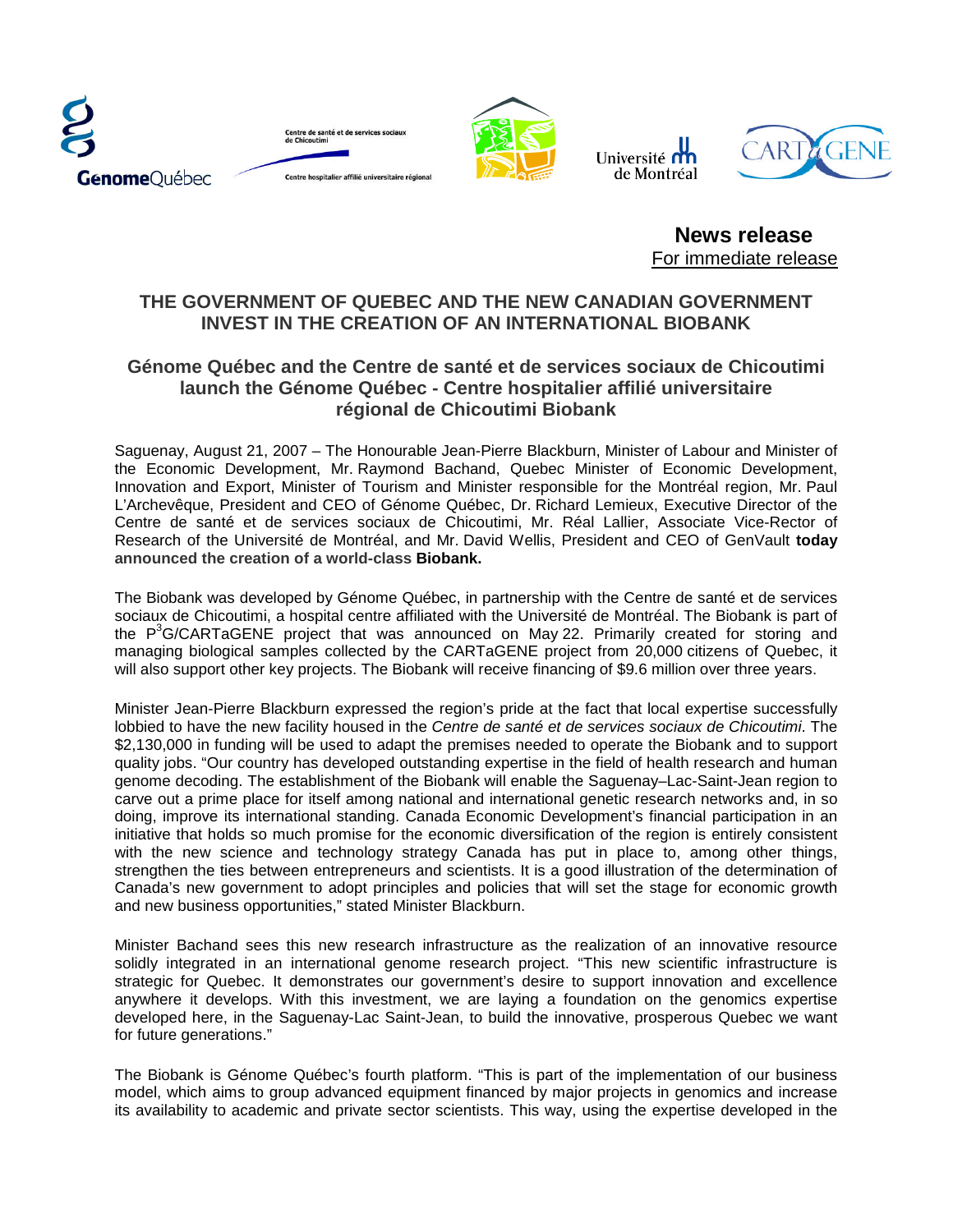Saguenay-Lac Saint-Jean, we will help create a formative research tool in Quebec that, thanks to the ties created through CARTaGENE and the  $P<sup>3</sup>G$  international consortium, will become part of a network of major international biobanks that contribute to significant advances in science," said Mr. Paul L'Archevêque, President and CEO of Génome Québec.

Dr. Richard Lemieux, Executive Director of the Centre de santé et de services sociaux de Chicoutimi, was pleased with the announcement and highlighted the scientific contribution of Dr. Daniel Gaudet's team in the design of the Biobank. He also noted that this new purpose strengthens the position of the CSSS de Chicoutimi as a university centre affiliated with the Université de Montréal and as a research centre for genomics and biomedical innovation. "This niche of excellence is a jewel in the crown of our institution, and the region's entire population will benefit from the research activities led in the Saguenay-Lac-Saint-Jean."

The Associate Vice-Rector of Research at the Université de Montréal, Mr. Réal Lallier, underscored the contribution of Dr. Daniel Gaudet to the advancement of research in the field of genetics and "omic sciences" of population genomics. "The exceptional work done by Dr. Gaudet's team enables scientists from Montréal, the Saguenay-Lac Saint-Jean and the world to network. More specifically, their efforts help further our knowledge of the role of genetic determinants and new technologies, and aim to validate and transfer this knowledge to improve health and prevent disease."

The scientific director of CARTaGENE, Dr. Claude Laberge, mentioned the close collaboration between CARTaGENE and the Biobank and added that this technologically advanced infrastructure was an outcome of the university research link shared with the CSSS de Chicoutimi. "The Biobank is an indispensable component of CARTaGENE, as it will hold the biological samples of all participants in the CARTaGENE project. The Biobank will also become a precursor for the set-up and testing of norms for large biobanks."

San Diego-based firm GenVault was chosen to implement the system and technology for archiving and retrieving samples. "GenVault is pleased to be part of this pioneering scientific research endeavour, for the benefit of the study of Canadian population genomics, and ultimately, for the benefit of healthcare in Quebec, Canada, and around the world," said Mr. David Wellis, Ph.D., President and CEO of GenVault.

-30-



 $\triangle$ bec $\frac{1}{2}$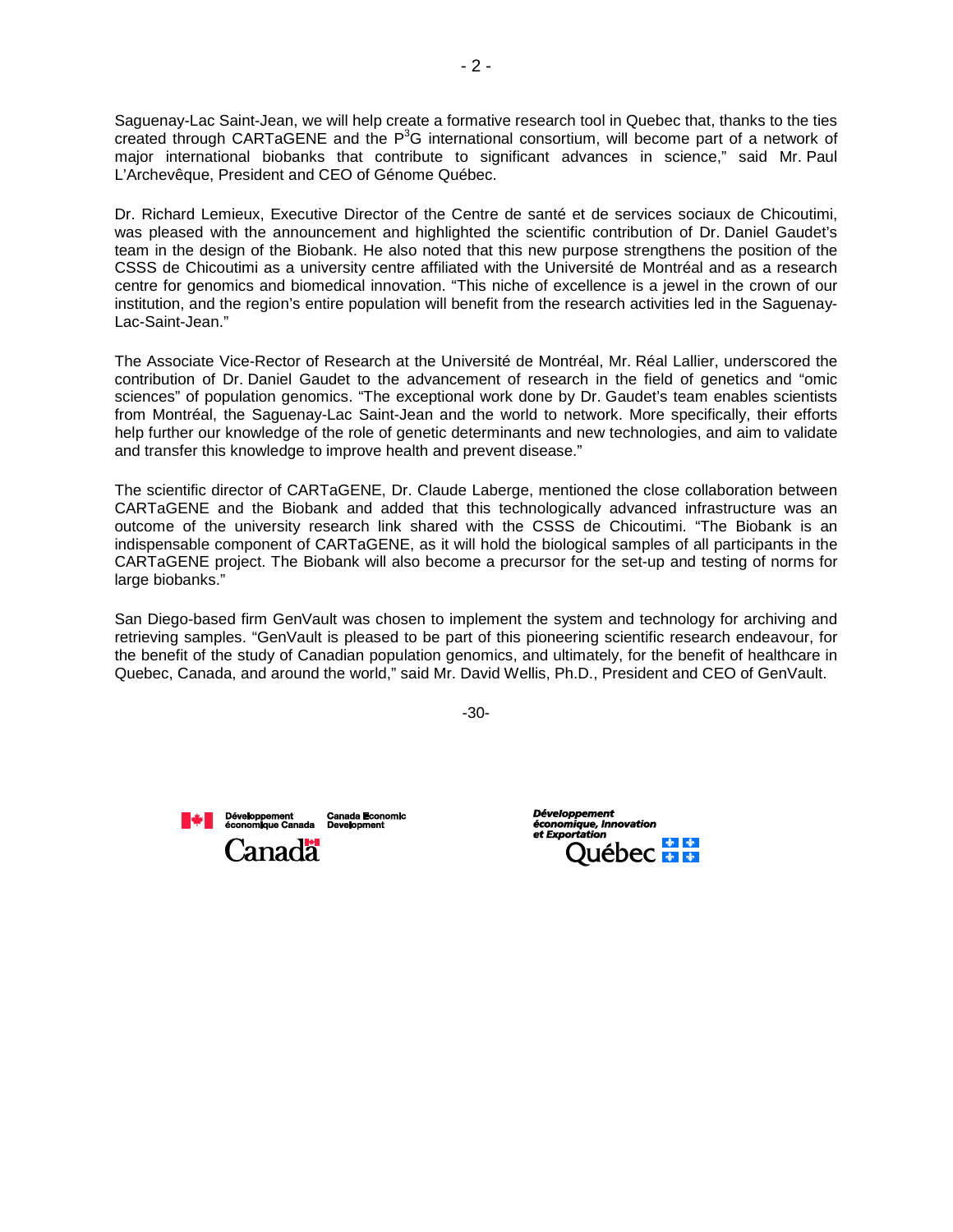The mission of Génome Québec is to mobilize academic and industrial sectors with regard to genomics and proteomics research. This private non-profit organization invests and manages funds totalling over \$380 million from both the private and public sectors. Génome Québec currently manages projects in six major sectors: human health, bioinformatics, ethics, the environment, and forestry and agricultural sciences. To find out more about Génome Québec and genomics, visit its Web site at [www.genomequebec.com.](http://www.genomequebec.com/)

Deeply rooted in Montreal and dedicated to its international mission, the Université de Montréal is one of the top universities in the French-speaking world. Founded in 1878, the Université de Montréal today has 13 faculties and together with its two affiliated schools, HEC Montréal and École Polytechnique, constitutes the largest centre of higher education and research in Québec, the second largest in Canada, and one of the major centres in North America. It brings together 2,500 professors and researchers, accommodates more than 55,000 students, offers some 650 programs at all academic levels, and awards about 10,000 degrees each year. [www.umontreal.ca](http://www.umontreal.ca/).

CARTaGENE will build an epidemiological and biological databank involving the participation of 20,000 Quebec residents aged 40 to 69. CARTaGENE data will provide greater insight into how genes interact and the influence of the environment on these interactions.

GenVault is the leader in providing DNA sample accessibility for genomic discovery, medicine and identification. GenVault serves customers across medical centers, academic institutions, pharmaceutical companies and law enforcement agencies. As a scalable and reliable alternative to traditional freezers and DNA purification systems, GenVault's unique state-of-the-art system entails a dry-state platform enabling the extraction, preservation, recovery and distribution of DNA at room temperature allowing significant space and energy savings.